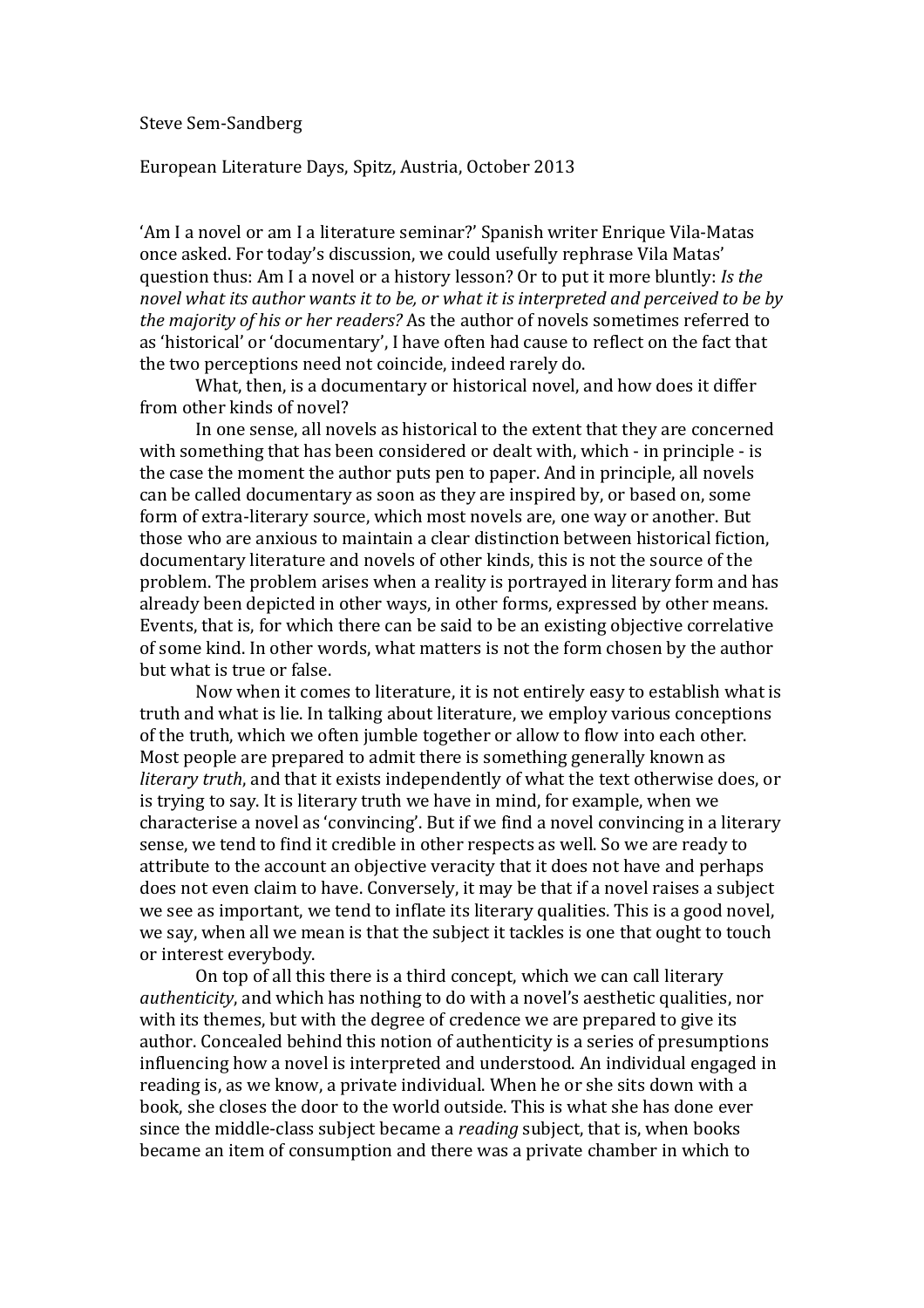shut oneself. Equally old is the idea of the author/ omniscient narrator as someone every reader can identify with.

Though we are reminded time after time and in the most painful manner how false this idea is, in the form of memoirs and confessional novels that appeal for our participation but never rise above the level of pure narcissism, we continue trusting blindly in the individual subject and putting our faith in the unique, naked voice. The novel should ideally be set within the sanctity of private life, not just to make us believe in it, but also so we can relate it to our own lives and thus also believe in its author. If, on the other hand, an author does the opposite, that is, goes from his or her own world of necessarily limited experience to a world he or she actually, physically shares with other people, the reader immediately starts to mistrust. Not only in the literary work per se. ('Is this really a suitable topic for a novel?' is a question one sometimes hears.) But also in the intention of the work. 'Why are you as an author so interested in the Second World War?' is a question I have often been asked, for example. As if there were some kind of contradiction between the two. Once my novels started being published in other languages as well, the question also began to assume a very special kind of ethnic twist: 'Why are you, *a Swede*, so interested in twentieth-century German history?' With the sub-text: stick to your own backyard, stop digging in other people's.

It has been clear to me for quite a while now that this is actually a matter of extremely restrictive definitions. But it sometimes surprises me how widespread and all pervasive they are, and how unthinkingly they are passed on. The invitation to these Literature Days, for example, said: 'If we feel we are seeing an increasing tendency among today's authors to tackle historical subjects, can this be interpreted as a broadening of literature's sphere of activity, or as an undermining of its value? Is it the case that today's readers are no longer capable of being gripped by imagined worlds? And do authors then start to parasitise real events or famous lives instead of writing real novels? To win back their readers' favour?'

Before I continue with this subject I would like to make a few things very clear, so there will be no doubt whatsoever about where I stand on these issues:

\* If there one thing that must be defended, here and now and always, it is *fiction's right to be fiction*, regardless of the material it employs. Even, and perhaps especially, if that material is of a kind not normally associated with the novel. The content and value of a fiction is measured not by the nature of the material it uses but by the way in which it defies and overcomes its own limitations.

\* It is equally important to defend the author's freedom to do with this material exactly what he or she wants, no matter which boundaries (in terms of genre or anything else) he transgresses in the process. The novel is, by definition, transgressive. Not bound to any one reader, nor to any one reading.

\* It is also important to state that literature can never be seen or interpreted as a tool for anything other than itself. The aim of literature is not and cannot be, for example, to shed light on historical events or explain historical contexts. (This may be the result of a literary depiction, but it can never be the aim.)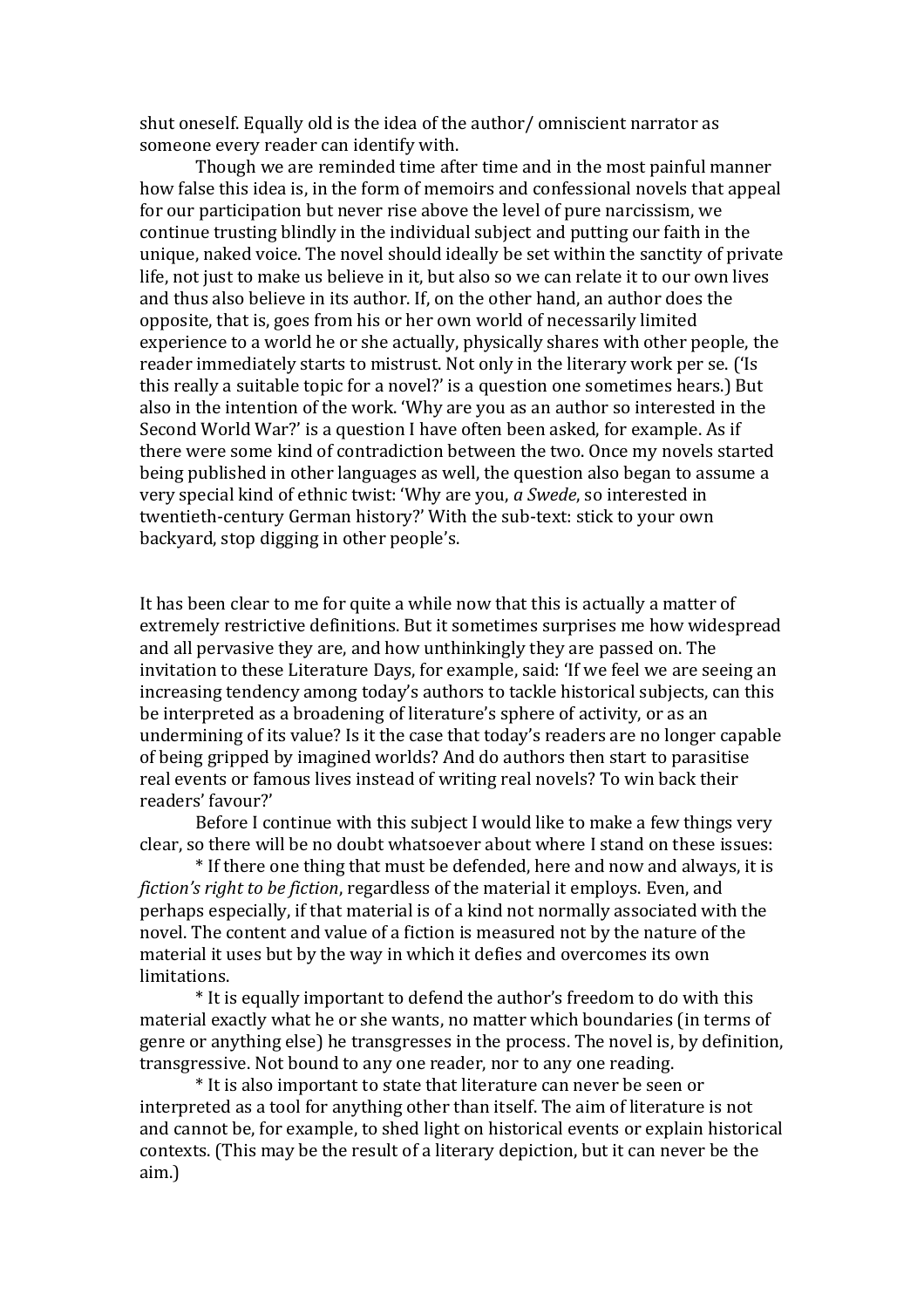\* Nor can literature be read as a way of illustrating actual events and bringing them to life. To do anything like this would (again) be to marginalise literature, reduce it to something it is not and has no prerequisites for being.

To have any kind of understanding of how prose fiction relates to history, or history writing as a whole, one must first understand literature as autonomous, independent even of the reality it is said to portray (or parasitise): as a form of knowledge in its own right.

How, then, shall we define the novel? One way of at least starting to answer this question is to consider its points of departure.

For me, the novel almost always starts with a place. The place may be real or imaginary but it is always concrete and clearly delimited. A hospital, an island, a ghetto. Closely tied up with this place there will be an existential or moral dilemma. This is what sets everything in motion. My novel *De fattiga i Łódź* (The Poor People of Łódź, published in English as *The Emperor of Lies*) is about the Nazi-appointed Eldest of the Jews, Mordechai Chaim Rumkowski, and his desperate attempts to save the Jewish population of the Litzmannstadt ghetto from certain death by offering up the weak and the sick, all those who cannot work and contribute to making the ghetto fit for survival. However he acts, he will do wrong. But act he must, otherwise the entire world he knows will go under.

Now the ghetto is a real place, of course, and Rumkowski was a real person who ruled over the ghetto as an obedient Nazi tool for several years until he, too, was of no further use and was put to death. What happened in the course of those years is, moreover, very well documented, and while I was writing the novel I spent a lot of time studying the relevant documentation.

Here I would like to interject something that may sound surprising. In a case like this, when a novel is so plainly based on an actual place and real lives, I do not think the working methods of the historian and the novelist are basically all that different. Both of them have to take pains over the facts. But they do this for different reasons. The historian does it in order to assemble as clear and comprehensive a picture of a historical event as possible. The novelist does it in order to make the *fiction* appear as credible as possible. It is crucial to preserve this distinction. It is important for the novelist to master his material for the same reason as it is important to master the language he is writing in, the elementary syntax and grammar: so the reader will not be distracted by a succession of obvious errors when reading. A historian will want the reader to *see* the details he has unearthed, while a novelist would prefer the reader *not* to see them. Or at least to see them in a different way, as an organic part of the novel as a whole, lending the text deeper resonance, making it feel richer and more rounded, and hence also more believable – *nota bene*, as *fiction*.

If slipped into the right places, small historical details can also help to introduce the required amount of friction into the text: a grating element, a quality aptly referred to by French literary theorist Roland Barthes as *l'effet du réel*, the reality effect. If we are aware while reading of an excess of detail in the text, we perceive it as more real. But the historical material, this store of details gleaned from the author's research, can also add to the rhythm and form of the novel itself. In his book *The Anatomy Lesson*, Serbian author Danilo Kiš draws a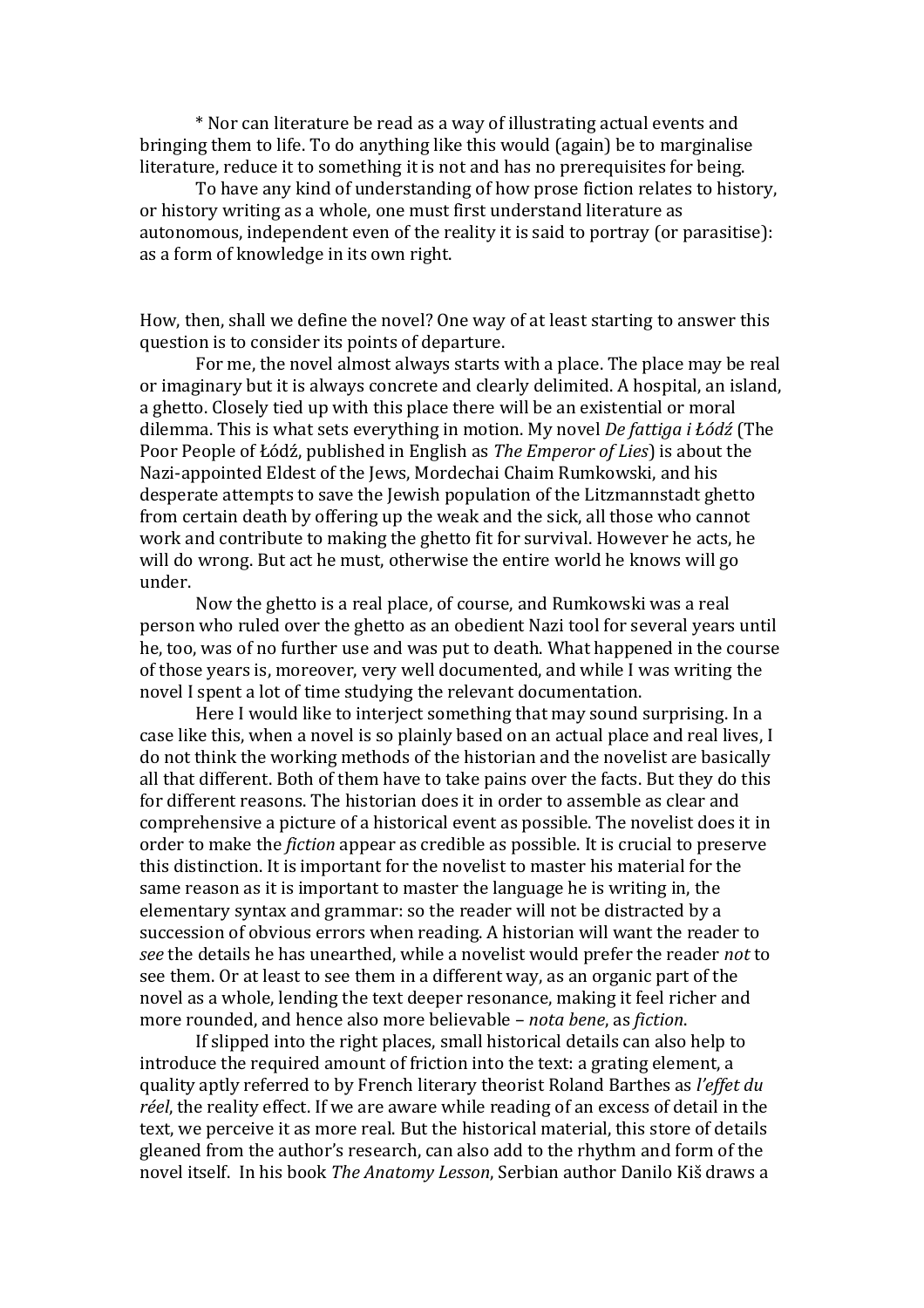distinction between what he calls 'authoritative' and 'decorative' quotations. When an author quotes from his or her material it may be for the same reason as a historian does: because that particular piece of text adds something essential, something especially worth accentuating, to the content or theme of the novel. But it can also be because the text as a whole needs a *break* at that juncture, or there is a change of perspective, or another voice makes itself heard.

All of this is, naturally, a means to an end: taking a step nearer to the moral dilemma that is the main focus of the novel, to which the entire text gravitates. But this is merely one more argument in favour of the point I am trying to make. *The historical material in a novel is of no intrinsic value.* Quite the reverse: the foundation of historical fact on which a novel builds, indeed *must* build, as faithfully as possible is to be viewed rather as the springboard the author needs in order to take the liberties the fiction *forces* him to take, the better to embody the existential or moral problems that are its hub, its pain point, without which – if I may use my own novel as an example - there would have been no historical reality to portray, no fences, no barbed wire, no ghetto.

Should one therefore demand that the author take responsibility for the manner in which he uses historical material? Can it be that the way in which the author depicts a historical course of events or a historical character also changes the reader's image of those events or that character? Even when we are talking about a fiction? This was an extremely pertinent question for me when I was writing *De fattiga i Łódź*, and still is to a certain extent, because so many people persist in questioning what they think is my 'picture' of Chaim Rumkowski, Eldest of the Jews. My answer to this criticism is that there is no single, unambiguous picture of Rumkowski in my book. There are a number of pictures, and they are not compatible, not even within framework of the novel. This is what makes the novel, at least as I tried to define it in my introduction, so unique as a form of artistic expression. With the rich spectrum of language, of elements of form and genre that are available to it, it can experiment with multiple perspectives at the same time, perspectives that are not mutually exclusive but simply accentuate the complexity and moral tension of the text.

Yet the fact remains, as I initially said, that the author's perception of his novel and the reader's perception of the same text do not always agree, and the question of the author's responsibility for what he writes must of course be taken very seriously. But as I see it, the question can also be put differently. Why are there so many people today with an interest in history who seem to prefer literary versions of historical events to pure non-fiction? People who consistently, even consciously, confuse the two conceptions of the truth that I spoke of earlier.

There are naturally many explanations for this, but allow me in conclusion to put forward a hypothesis. I think many readers have an unspoken idea that literature has a function *beyond* that of being literature. I think it is to do with our need for things to be clear-cut, our yearning for the truth (whatever its character, and whatever the form in which it manifests itself) to be one and indivisible. History, as we know, is ambiguous, puzzling and not to be relied on: it seduces and misleads us. Above all it is by its very nature open and unfinished. Literary texts are by nature, or so it is assumed, coherent and naturally rounded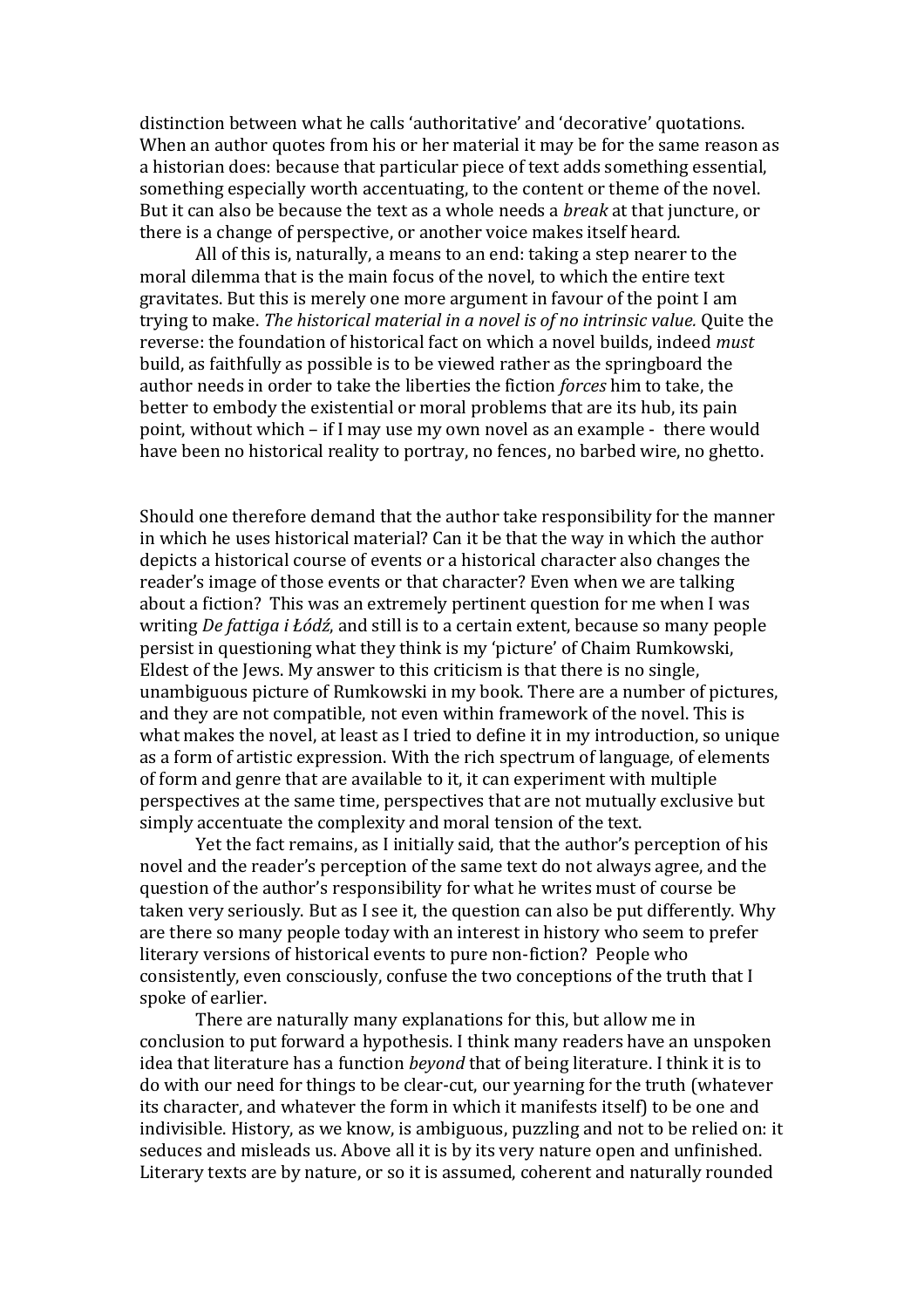off. They have a beginning and an end, a peripeteia and a moral. Or to put it another way: there is a perception that literary form itself creates coherence, thereby helping to provide an unambiguous interpretation of a reality which would not otherwise lend itself to any intelligible interpretation. Seen in this light, literature is not a form of knowledge in its own right, but a tool to make us understand something we doubt we otherwise could. It is a false understanding, however, which sets reality straight, primarily by simplifying and trivialising it.

One example of this misreading, if I may call it that, is the increasing tendency nowadays for literary accounts of the Holocaust to be viewed as historical testimonies, equal to those given by Holocaust survivors. Read that way my Rumkowski, for example, becomes *the* Rumkowski: the literary figure turns into a historical figure, despite the fact that it was never my aim to write his biography, but just to portray the basically timeless moral predicament in which he found himself, and the consequences for the human beings affected by his decision. This misreading is problematic in a number of ways. Not only because it credits literature with a truth content it cannot conceivably have. But also because it has the effect, in a back-to-front way, of fictionalising the personal testimonies of the survivors. It was never the intention of *their* narratives to give their own privations a purpose or higher meaning; they only wanted to give as clear a picture as possible of what happened, using their own lives as examples. This individual and that individual were there, this sequence of things happened, and this person or that person was to blame. By interpreting and reading their evidence in the same way, making the same assumptions, we wear down the threshold between two types of text that have vastly different aims, that work with historical material in entirely different ways and that also, as a logical consequence, deal with wholly different conceptions of truth.

## So why this mix-up, this confusion?

Perhaps it is because in literary accounts and stories of the Holocaust, we think we are following a course of events that is carried through to a comprehensible ending, which thus leads something apparently incomprehensible towards a form of understanding or even reconciliation; what we might call *closure*, to use the technical term. So the Holocaust is shown not as what we *know* it to have been – namely a total breakdown of all human values, which not only smashed families to pieces but also made cold-blooded murderers of perfectly ordinary, civilised men and women – but as an event that has *a meaning, after all*; albeit in no *other* sense than that it can be depicted in a coherent and meaningful way.

This misreading, however, does not confine itself to private individuals. There is a tremendous compulsion in today's society to make all traumatic events *mean* something; to insist that *healing* must take place and that this healing must have a meaning; and the general view seems to be that we can look to literature to provide such meaning: that the main value of literature lies in supplying a form of therapy.

A countryman of yours, Jean Améry, describes this very well. A society will find it easier to forgive a mass murderer who admits his guilt than to forgive a victim who refuses to be reconciled with his tormentors. The first case can be restored to favour; the second must be cast out for the simple reason that society cannot tolerate contradictions or internal conflicts, conflicts not easily resolved.